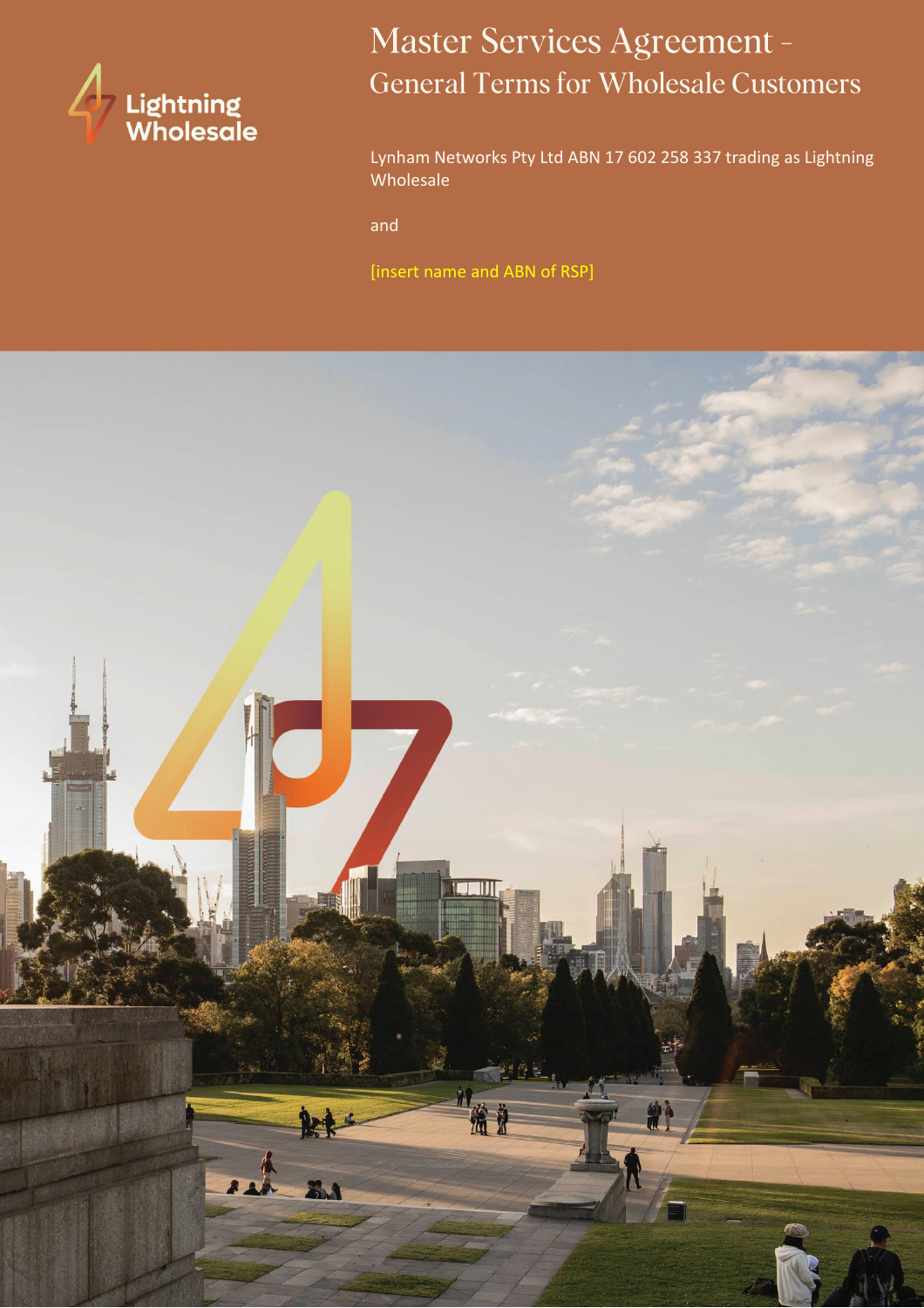

## 1. The structure of the Agreement

- 1.1 This wholesale Master Services Agreement (**MSA**) and any applicable Service Schedules, Service Orders and Our Policies together constitute the agreement for the Services that we provide to you (**Agreement**). The Agreement supersedes all prior representations, arrangements, understandings and agreements between you and us regarding mattersset out in the Agreement.To the extent of any inconsistency between the documents constituting the Agreement, the inconsistency shall be resolved in the following order of precedence (with a document higher in the list prevailing over any document lower in the list):
	- a) the applicable Service Order(s) and any special conditions but only as applicable to the particular Service Order;
	- b) the applicable Service Schedule(s)
	- c) this MSA;
	- d) Our Policies;
- 1.2 During the Term, we may need to vary the terms of the Agreement due to circumstances that are beyond our control, including one of our third party suppliers varying the terms on which they supply services to us that we use to provide Services to you, amendmentsto relevant Laws, a change in security obligations that are applicable to the Service, or changes to the functionality of a Service or the technology used in providing the Service. You agree that in these circumstances we may vary the terms of the Agreement to the extent required upon giving you reasonable notice. You may terminate the Agreement without penalty if our variation results in a material detriment to you, within 30 days of our notice.
- 1.3 If the Service is a Declared Service, the Agreement is an Access Agreement and prevails over an ACCC access determination or binding rule of conduct made pursuant to Part XIC of the *Competition and Consumer Act 2010* (Cth).

#### Definitions and interpretation of the Agreement 2

2.1 Unless otherwise specified in the Agreement, the following words are defined as:

**Fair Use Policy** means the policy available on our website.

**Access Agreement** is defined in section 152BE of the *Competition and Consumer Act 2010* (Cth).

**ACCC** means the Australian Competition and Consumer Commission.

**ACMA** meansthe Australian Communications and Media Authority.

**Australian Consumer Law** or **ACL** means Schedule 2 to the *Competition and Consumer Act 2010* (Cth).

**Business Day** means a day that is not a weekend or public holiday in Victoria or the location where the Service is being provided.

**Commencement Date** means:

- a) the estimated date for a service to become operational specified in a Service Order; or
- b) where the Service only becomes operational on a later date, that later date.

**Charges** means fees and charges that are payable by you to us and unless set out in a Service Schedule or Service Order will be set out in the Price List.

**Communications Data** means communications and other data transmitted via a Service by you, your Personnel or your End Users.

**Confidential Information** means any information disclosed by a party (**first party**) to the other party that it would be reasonable for the other party to infer is the first party's confidential information. Confidential Information includes the terms of the Agreement, Materials, Service Orders, and any Charges or other Service information that we give to you.

**Consequential Loss** mean loss of revenue, loss of profits, loss or reputation, loss of bargain, loss of actual or anticipated savings, loss of opportunities, loss of data or a special, punitive or exemplary loss or damage (including without limitation, any penalty or fine imposed).

**Contract Representative** means a staff member of the Customer that is responsible for liaising with us.

**Customer** means the entity that has entered into this Agreement with us.

**Customer Equipment** means equipment that you or End Users use in connection with the Services. It does not include Our Equipment. It includes Purchased Equipment including when it has not been paid for.

**Declared Service** is a service subject to regulation by the ACCC and is defined in Part XIC of the *Competition and ConsumerAct 2010*  (Cth).

**Due Date** means the date that you are required to pay Charges and will be specified in an invoice issued by us to you.

**End User** means your customer or any person who accesses the Services that we make available to you.

**Force Majeure Event** means any circumstances beyond our reasonable control.

**GST** has the meaning given in the GST Law.

**GST Law** means A New Tax System (Goods and Services Tax) Act 1999 (Cth).

**Initial Term** means a minimum term for a Service specified in a Service Order.

Insolvency Event means in respect of a party: (a) the party ceases to carry on business or is unable to pay its debts as and when they fall due; (b) a receiver, liquidator or provisional liquidator or an administrator is appointed to the party, or an application (including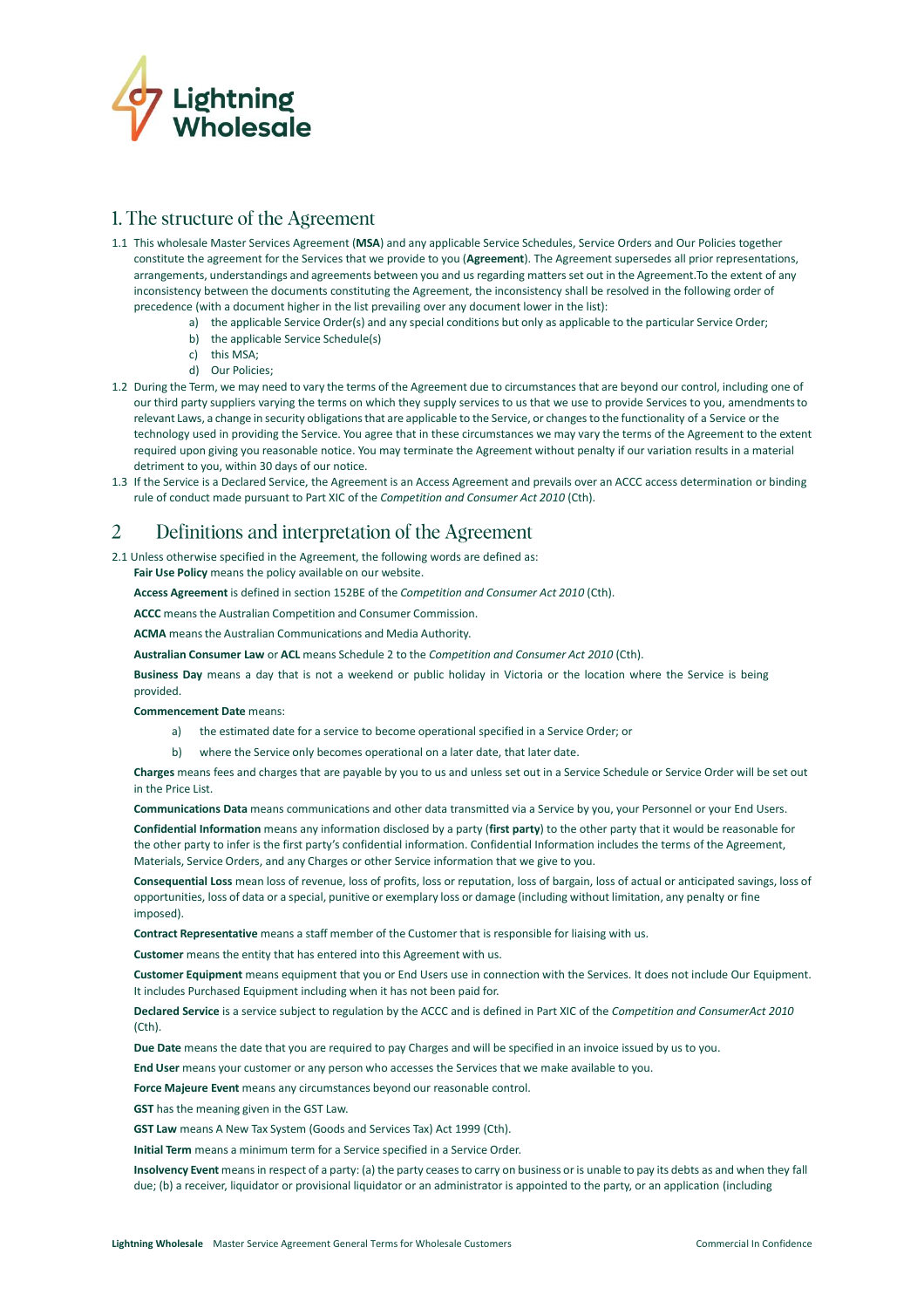

voluntary application filed by that party) is lodged or an order is made or a resolution is passed for the winding up (whether voluntary or compulsory) or reduction of capital of that party; (c) the party enters into a creditors' arrangement (d) where the party is a partnership, the partnership is dissolved or an application is made for its dissolution; (e) the party suspends payment of its debts, or the party takes the benefit of any Law for the relief of insolvent debtors; or (f) anything analogous or having a substantially similar effect to any of the events described in (a) through (e) above occurs under the Law of any applicable jurisdiction.

**Intellectual Property Rights** or **IPR** means all current and future intellectual property rights, including all copyright, patents, trademarks, design rights, trade secrets, domain names, and any other rights of a similar nature and all other rights to intellectual property as defined under Article 2 of the convention establishing the World Intellectual Property Organisation, whether registrable, registered or not, and any applications for registration or rights to make such an application, anywhere in the world.

**Law** means a statute, regulation, by-law, ordinance, direction, determination, code of practice, standard or subordinate legislation, whether made by a State, Territory, the Commonwealth, local government, government authority or other body.

**Material**meansany information, files, correspondence,materials or documents(whetherin electronic orprinted form)referring to or describing Our Equipment and/or Services that we provide to you, as updated from time to time.

**Network Demarcation Point** isthe point where our network ends and is connected to your equipment or Customer Equipment and may be described in more details in an applicable Service Schedule or Service Order.

**Our Equipment** means any of our equipment that we supply to you or use in supplying Services and includes cables, racks, antennas, hardware, equipment, wires, switches, routers and ports.

**Our Policies** means policies relating to the provision or use of Services that are available on our website including but not limited to the Fair Use Policy.

**party** means you or us and **parties** means you and us.

**Personal Information** means any personal information within the meaning in section 6 of the Privacy Act 1988 (Cth), section187LA of the Telecommunications (Interception and Access Act) 1979 (Cth) and information that relates to the affairs or personal particulars of a person pursuant to Part 13 of the Telecommunications Act 1997 (Cth).

**Personnel** means any employees, officers, directors, agents and subcontractors of a party.

**PPSA** means the Personal Properties Securities Act 2009 (Cth).

**Price List** means the list of charges for goods or Services made available to you by us and as updated from time to time.

**Purchased Equipment** means equipment purchased from us by you or your End User.

**Related Body Corporate** is defined in section 50 of the Corporations Act 2001 (Cth).

**Renewal Term** is defined in claus[e 5.4.](#page-3-0)

**Ready for Service Date** or **RFS Date** means the earlier of:

- a) the date that we notify you or an End user that a Service is ready to use;
- b) the date that we first make a Service available to you or an End User; or
- c) the date that you or an End User first use the Service.

Security Deposit means a security deposit for an amount specified in a Service Order.

**Service Level Agreement** or **SLA** means the service level and service level rebates (if any) specified in a Service Schedule.

**Service Order** means your order for a Service that becomes binding upon our acceptance.

**Service Schedule** means the document setting out technical details and any applicable terms and conditions of supply for a Service.

**Service(s)** means the service(s) that we will provide to you as described in a Service Order.

**Term** means the Initial Term and any Renewal Terms.

**you** and **your** means the entity specified as the customer in the Agreement.

**we**, **our** and **us** means Lynham Networks Pty Ltd ABN 17 602 258 337 of 2/2-6 Glenferrie Road, Malvern, Victoria 3144 trading as Lightning Wholesale and any of its Related Bodies Corporate and subsidiaries.

### 2.2 Interpretation of the Agreement

Unless the context requires otherwise, in the Agreement:

- a) headings and underlined words are for convenience only and do not affect the construction of the Agreement;
- b) a provision of the Agreement will not be interpreted against a party because the party prepared or was responsible for the preparation of the provision or Agreement;
- c) currency or '\$' refers to Australian dollars;
- d) a reference to a Law includes all amendments and replacements;
- e) a reference to a clause, subclause or paragraph is a reference to a clause, subclause or paragraph of the Agreement and a reference to a subclause or paragraph is a reference to the subclause or paragraph in the clause in which the reference is made;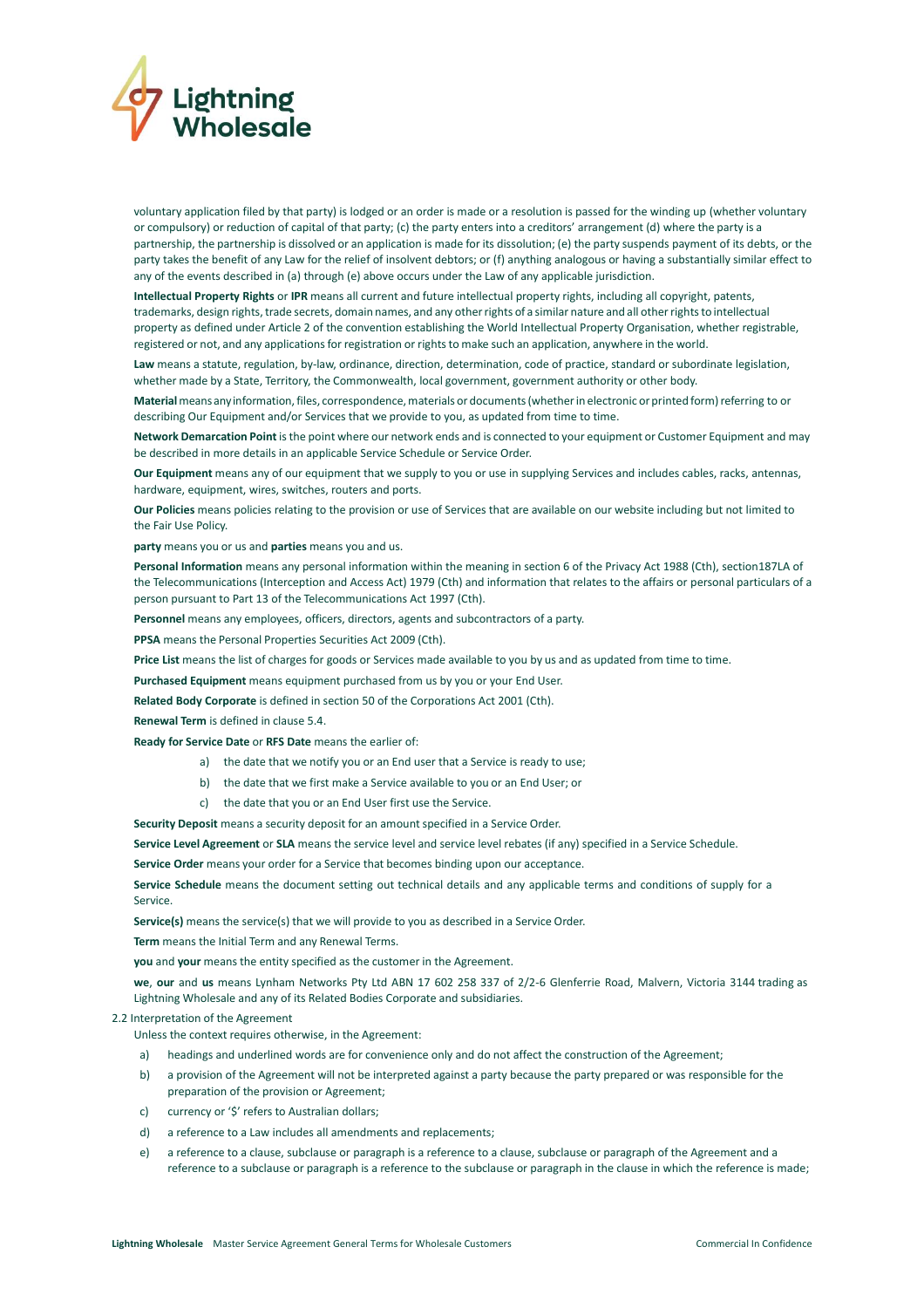

- f) a reference to time is to time in Victoria;
- g) if an obligation must be performed by two or more persons, it binds them jointly and individually;
- h) a reference to a person includes a reference to an individual, a partnership, a company, a joint venture, government body, government department, and any other legal entity; and
- i) the words 'includes', 'including' and similar expressions are not intended to be words of limitation but should be read as if they were immediately followed by the words 'but not limited to'.

#### $\overline{3}$ Your application for a Service from us

- 3.1 After you apply to us for a Service, we may accept your application in a Service Order, which is not binding until and unless it is executed by both parties.
- 3.2 You may request changes to Services set out in a Service Order by sending us a change order request. If we agree in writing to the change order request, the Service Order will be changed as specified in the change order request.

#### **Credit assessment and Security Deposits**  $\overline{4}$

- 4.1 We may conduct a credit assessment of you at any time. You authorise us to make all enquiries necessary to determine your creditworthiness and will provide us with all reasonable assistance necessary for the credit assessment.
- 4.2 If we have reason to do so, including your repeated failure to pay invoices when due, concerns about your liquidity or your unfavourable credit rating, we may require that you pay a Security Deposit before we:
	- a) execute a Service Order; or
	- b) continue to provide you a Service after you have failed to pay any undisputed Charges for the Service by the Due Date of an invoice or acting reasonably we believe you are a credit risk,
	- by notifying you of our required Security Deposit (**Security Deposit Notice**).
- 4.3 You must pay the required Security Deposit within 5 Business Days of a Security Deposit Notice. We have no obligation to provide or continue to provide Services referred to in the Security Deposit Notice until payment of the Security Deposit.
- 4.4 Without notice to you, we may apply all or part of the Security Deposit to any outstanding Charges that you do not pay by the Due Date. Within 5 Business Days of a notice from us, you must replenish the Security Deposit to the full amountset out in the Security Deposit Notice if we apply all or part of the Security Deposit to your outstanding Charges.
- 4.5 After deductions of amounts due from you to us, any remaining Security Deposit will be returned to you after termination or expiry of the Agreement and all Service Orders.

#### $\overline{5}$ Our provision of Services to you

- 5.1 We will use reasonable endeavours to make Services ready for use from the Commencement Date specified in a Service Order, however, it is agreed that Commencement Dates are only estimates and are not binding. Services cannot always be activated or their activation may be delayed due to a range of different reasons and we are not liable for any such delays or failures. If a Service is not ready for use within three weeks after the Commencement Date set out in the Service Order, you or we may terminate the Service Order without liability at any time before the Service is ready for use. For the purposes of this clause, 'ready for use' meansthat we have made the Service ready for you or an End User to connect to.
- 5.2 We will provide Services in a professional manner in accordance the applicable Service Schedule, and if applicable a SLA.
- 5.3 We may modify the mannerin which a Service is provided at any time including by changing the technology, provided that the modification does not have a material adverse effect on the performance of the Service.
- <span id="page-3-0"></span>5.4 Upon expiry of the Initial Term, a Service Order shall automatically and continually renew for one month periods (each, a **Renewal Term**) until and unless:
- (a) you or we cancel the Service Order with at least 30 days' notice prior to the expiry of the Initial Term or Renewal Term in which case where such notice is given the Service Order will terminate at the end of the Initial Term or then current Renewal Term (as applicable); or
- (b) the Service Order is terminated in accordance with the Agreement.
- 5.5 Our sole liability and your sole remedy, for any breach of an SLA or non-availability of the Services, is the service level credits set out in the SLA. You waive any right to any other remedies that you might otherwise have in relation to any such matters.
- 5.6 We may be reliant on third party suppliers for supplying the Service to you and circumstances beyond our control may cause faults in the Service. Subject to your rights under the ACL and to the maximum extent permitted by Law, we are not obliged to restore any Service fault that arises because of damage to the facilities used by us or our third party suppliers to provide the Service, interference, Force Majeure Events, or planned outages, including scheduled maintenance.
- 5.7 We will provide reasonable notice of scheduled maintenance that affects the Service and where possible undertake scheduled maintenance at a time that will minimise disruption to your or End Users' use of the Service. If unscheduled or urgent maintenance is required, it may not be possible for us to provide notice or to schedule the maintenance at a time that is convenient to you and End Users.
- 5.8 We may suspend the Service if necessary because of an emergency, to comply with a Law, or if required to protect persons, Our Equipment, facilities or our network, and third party supplier equipment or networks.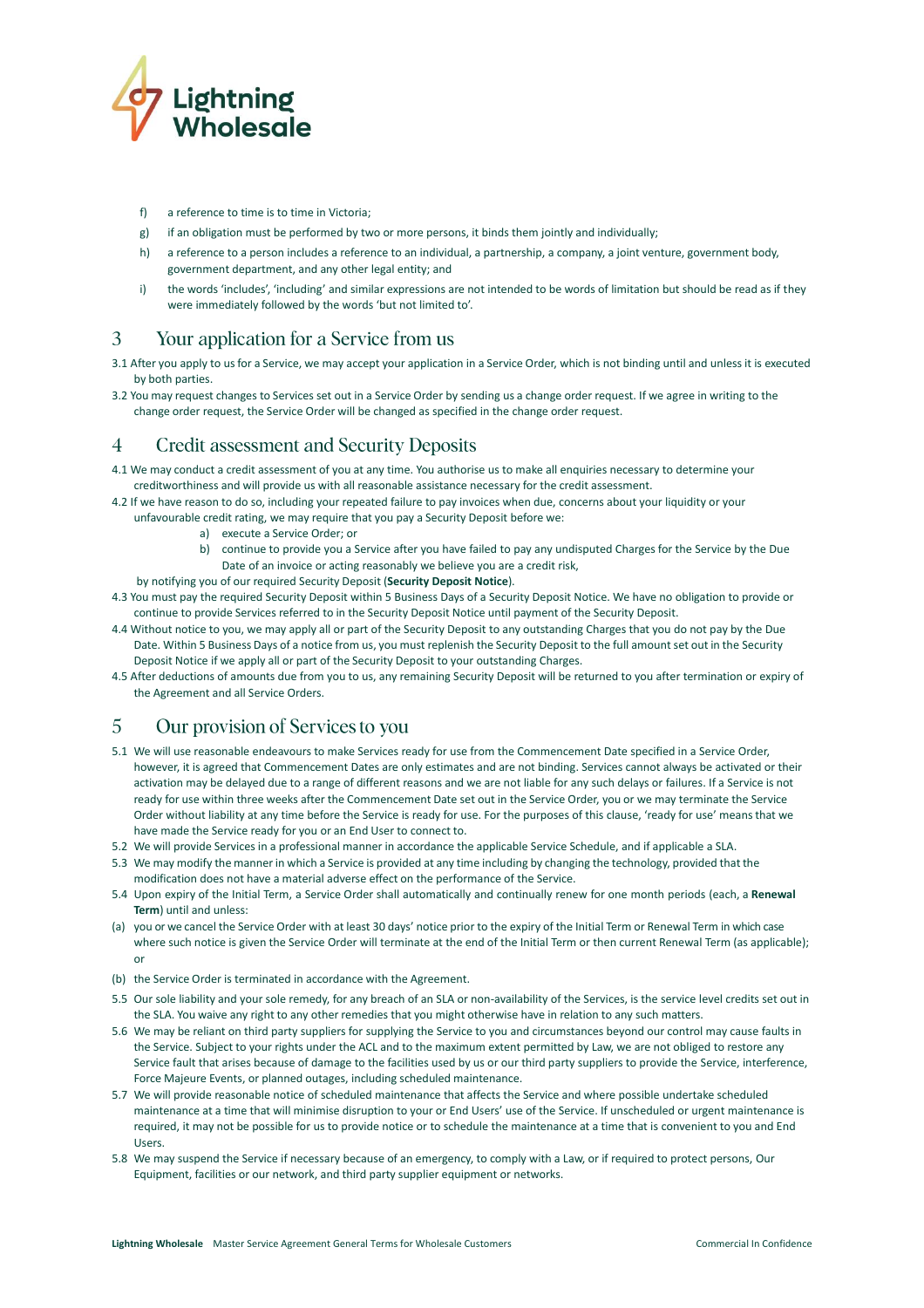

5.9 Where we believe on reasonable grounds you, an End User or anyone using the Service has or is likely to breach the Fair Use Policy we may suspend or limit the service so far as necessary to prevent such actual or potential breach.

#### 6 Risk and title in equipment

- 6.1 We retain title in Our Equipment and it does not become a fixture or chattel if installed at your or End User premises.
- 6.2 Until we receive full payment, we retain title in Purchased Equipment.
- 6.3 The risk of loss or damage to Our Equipment and Purchased Equipment passes to you upon delivery of the equipment to you or your End User or the equipment's installation at your or End User premises.
- 6.4 You agree that we may register an interest on the PPSA in Our Equipment and Purchased Equipment that has not been fully paid for without complying with any provision of the PPSA or *Personal Property Securities Regulations 2010* (Cth) that may be contracted out of.
- 6.5 You may only use Our Equipment to connect to a Service that we supply and in accordance with the Materials and our reasonable directions.
- 6.6 Subject to an exemption for fair wear and tear, you must ensure that Our Equipment and Purchased Equipment that has not been fully paid foris kept in good repair and condition, and must notsell, give away, lose, assign or permit any security interest or encumbrance to be created over to the equipment including a PPSA registration.
- 6.7 You must promptly notify us if Our Equipment or Purchased Equipment that has not been fully paid for that has been delivered to you or an End User is lost, stolen or damaged. You must pay us the full replacement value of such equipment.
- 6.8 You must allow usto access, maintain, remove and/orreplace Our Equipment and Purchased Equipment that has not been fully paid for that is in your or an End User's possession or control at any time on reasonable notice. We may repossess any of Our Equipment and Purchased Equipment that has not been fully paid for on termination or expiry of any Service Order. You must do everything required to provide us with full, unrestricted and safe access to premises in order to repossess equipment.
- 6.9 You are responsible for any Customer Equipment and any equipment or software notsupplied by us, that you of End Users use in connection with any Service. You and End Users must only use equipmentin connection with any Service that complies with all applicable Australian standards regulated by the ACMA.

#### $\overline{7}$ Your obligations in relation to Services and End Users

- 7.1 You must:
- (a) provide all reasonably necessary cooperation, assistance, information, and ensure safe access to all relevant Personnel, premises, equipment, systems and networks, as required for us to exercise our rights or perform our obligations under the Agreement;
- (b) comply with operational and technical specifications specified in Service Schedules and Service Orders; and
- (c) comply with your obligations in the Agreement.
- 7.2 You and your End Users must not breach any Law or the Fair Use Policy when using a Service.
- 7.3 You are solely responsible for dealing with End Users, including but not limited to, customer contact and support relating to the provision and operation of services, billing and collection of their payments, End User dispute resolution, customer relationship management, technical support and fault rectification. You must ensure that you have sufficient staff and facilities to meet your obligations to End Users. You must ensure that End Users do not contact us or our third party suppliers. We and our third party suppliers have no liability to you, an End User, or a third party arising from the provision to or use of a Service by an End User and you indemnify us for any costs we incur in relation to any such claim, with such indemnity being reduced to the extent that the claim was caused by or contributed to by our negligent acts or omissions. You must ensure that End Users consent to us and any relevant third party supplier being supplied with and being able to use their Personal Information to the extent necessary to supply the Services or if required by Law.
- 7.4 If a fault occurs, prior to contacting us you must attempt to diagnose the cause of the fault and determine that the fault is not caused by your network, your or End User's equipment, your or End User's software, electrical supply, content or any services that are not supplied to you by us, and if it is then you are responsible for fault rectification and for any costs that we incur in relation to faults that arise for such a reason. You must provide all assistance required to enable us or our suppliers to repair faults, including arranging access to your premises or End User premises.
- 7.5 You must appoint sufficiently qualified and experienced Contract Representatives who unless otherwise agreed by us are the only persons that can contact us in regard to operational issues and other matters relating to this Agreement. You must provide us contact details of your Contract Representatives and give us notice when a replacement person assumes the role.
- 7.6 You must not make a representation or give a warranty about a Service that is not consistent with Materials that we give you for that purpose.
- 7.7 You or your End User are responsible for network security, data backups and the installation and maintenance of cabling or other equipment beyond the Network Demarcation Point, the electrical supply at the premises specified in a Service Order and the maintenance of your networks. We are not responsible for anything that occurs on your or an End User's side of the Network Demarcation Point.
- 7.8 You must ensure that no Communications Data is transmitted via the Services by you or any End User unless all relevant consents have been obtained by you for us to lawfully collect, hold and disclose the Communications Data in accordance with applicable Laws.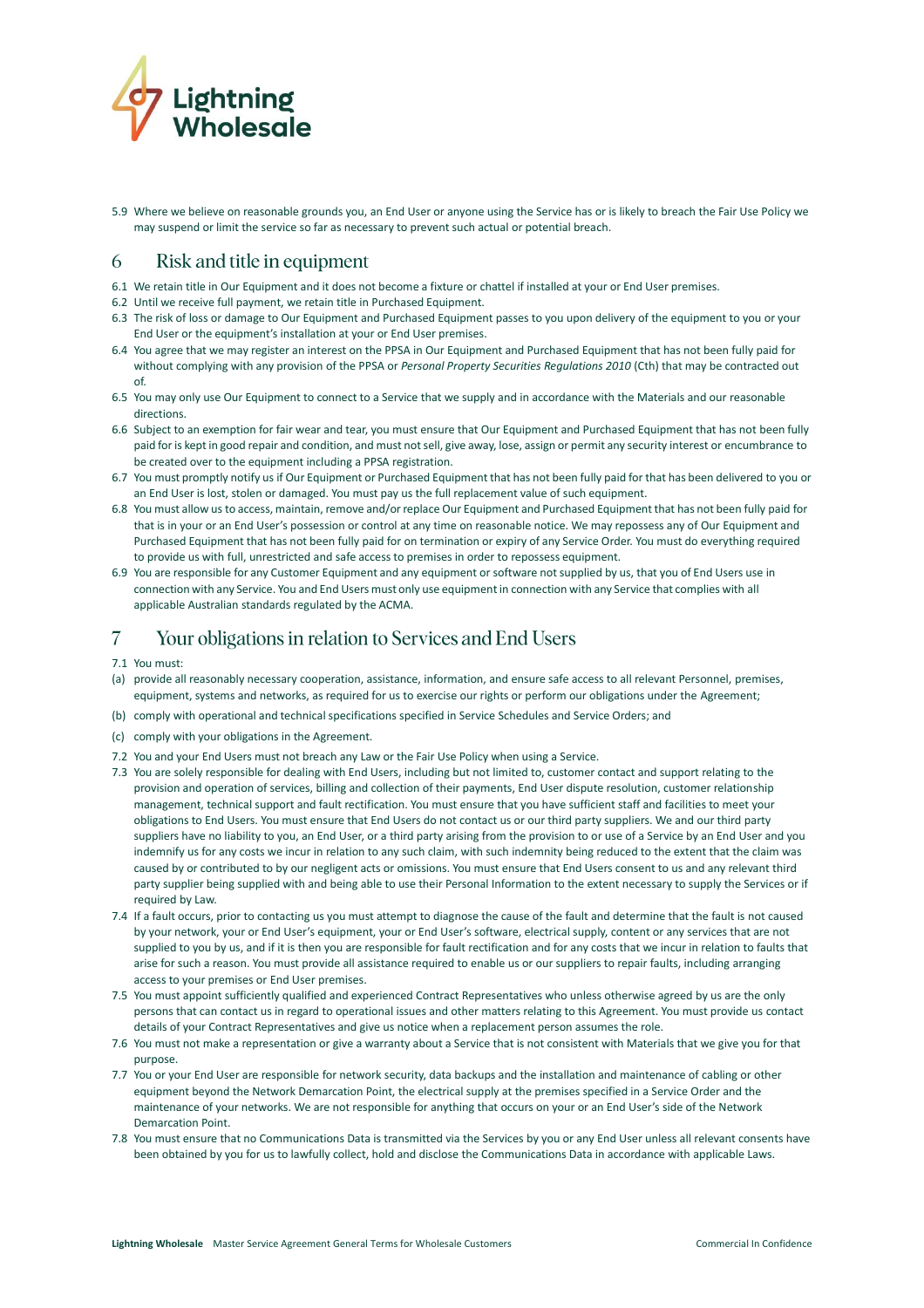

#### 8 Your payment of the Charges

- 8.1 We may invoice you for the Services whether you or End Users use or start use of the Services. You must pay all Charges in the manner specified in our invoices by the Due Date without setoff, counterclaim or deduction.
- 8.2 Subject to clause [9,](#page-5-0) if you fail to pay Charges by the Due Date (**Overdue Amount**), we may:
	- a. charge you interest on the Overdue Amount at a rate of 2% above the current overdraft rate that we have with our principal banker; and/or
	- b. suspend the provision ofthe Service. The suspension willremain in place until we receive full paymentof the Overdue Amount and any accrued interest or the Service is terminated.
- 8.3 All Charges specified in the Agreement are exclusive of GST. If GST is applicable with respect to any taxable supply, as defined under the GST Law, we will issue you a tax invoice with respect to that taxable supply and you must pay the GST at the same time as the payment for the relevant taxable supply.
- 8.4 We may vary our Price List and Service Schedules and will provide you 90 days' written notice of variations to the Price List and Service Schedules, provided that the Charges for a Service sold to an End User before the effective date of the variation will continue to apply for the Initial Term (or the then current Renewal Term) of that Service Order.

#### <span id="page-5-0"></span> $\mathbf Q$ **Disputed Charges**

- 9.1 You must notify us in writing prior to the Due Date of any amounts set out in an invoice that you dispute and provide a reasonably detailed explanation of the basis for your claim (**Charge Dispute Notice**). In such circumstances you must pay all non-disputed Charges by the Due Date.
- 9.2 You must not raise a Charge Dispute Notice unless you genuinely believe that the amount is not payable and must not dispute Charges except in accordance with this clause.
- 9.3 If you give us a Charge Dispute Notice, both parties must follow the dispute resolution procedure set claus[e 16.](#page-7-0)
- 9.4 We will continue to supply Services that are the subject to a Charge Dispute Notice, unless the dispute remains unresolved after the 4 week period set out in clause 16.3, in which case we may terminate the applicable Service Order on 1 week's written notice to you.
- 9.5 If a Charge Dispute Notice is resolved in our favour, you must pay us interest on the Charges that you withheld at a rate of 2% above the current overdraft rate that we have with our principal banker from time to time, from the Due Date until the actual date of payment, together with the disputed amount that you withheld.
- 9.6 You may dispute an invoice up to 6 months after receipt including when you have paid the invoice, however, if you have paid an invoice that becomes the subject of a Charge Dispute Notice you must pay all other invoices that are not in dispute.

#### $10<sup>°</sup>$ Liability and warranties

- 10.1 Neither party is liable to the other party for Consequential Loss howsoever arising.
- 10.2 Except for liability pursuant to an indemnity or unpaid Charges, to the extent not already otherwise excluded, each party is only liable for loss or damage incurred by the other party as a result of a breach of the Agreement, in the aggregate, for one or more breaches, up to a capped amount equivalent to the Charges paid by you in the 12 months preceding the breach, and which cap is reduced to the extent the party claiming loss or damage caused or was responsible for such loss or damage, failed to take reasonable steps to mitigate the loss or damage or the loss or damage was caused by a Force Majeure Event.
- 10.3 If the goods or services we supply to you are subject to a non-excludable condition, warranty, guarantee, right or remedy implied by the ACL or any other applicable Law and the goods or services are not ordinarily acquired for personal, domestic or household use or consumption, then pursuant to section 64A of the ACL, where possible we limit our liability for breach of any such non-excludable warranty, guarantee, right or remedy, in respect of each of the goods and services, at our option, to one or more of the following:
- a. if the breach relates to goods, the replacement or resupply of the goods or cost of replacement, or the repair or payment of the repair of the goods; and
- b. if the breach relates to services, resupplying the services or the cost of resupplying the services.
- 10.4 Except for any non-excludable warranty, guarantee, right or remedy implied by the ACL or any other applicable Law, all representations, warranties, guarantees and conditions that are not expressly set out in the Agreement are excluded from the Agreement.
- 10.5 You agree that we have no liability to pay you damages pursuant to section 118A of the *Telecommunications (Consumer Protection and Service Standards) Act 1999*.

#### $11$ Mutual indemnity

- 11.1 You must indemnify us and our Personnel from and against all liability to the extent that such liability arises out of or in connection with:
	- a. personal injury or death of a person, damage to tangible property or breach of third party intellectual property rights that arises from the acts or omissions of you or your End User;
	- b. any claim brought against us or our suppliers by any of your End Users with such indemnity being reduced to the extent that the claim is caused by or contributed to by our negligent acts or omissions;
	- c. an act or omission by any End User, which, if committed by you, would constitute a breach of the Agreement by you; and
	- d. a breach of a Law by you or an End User.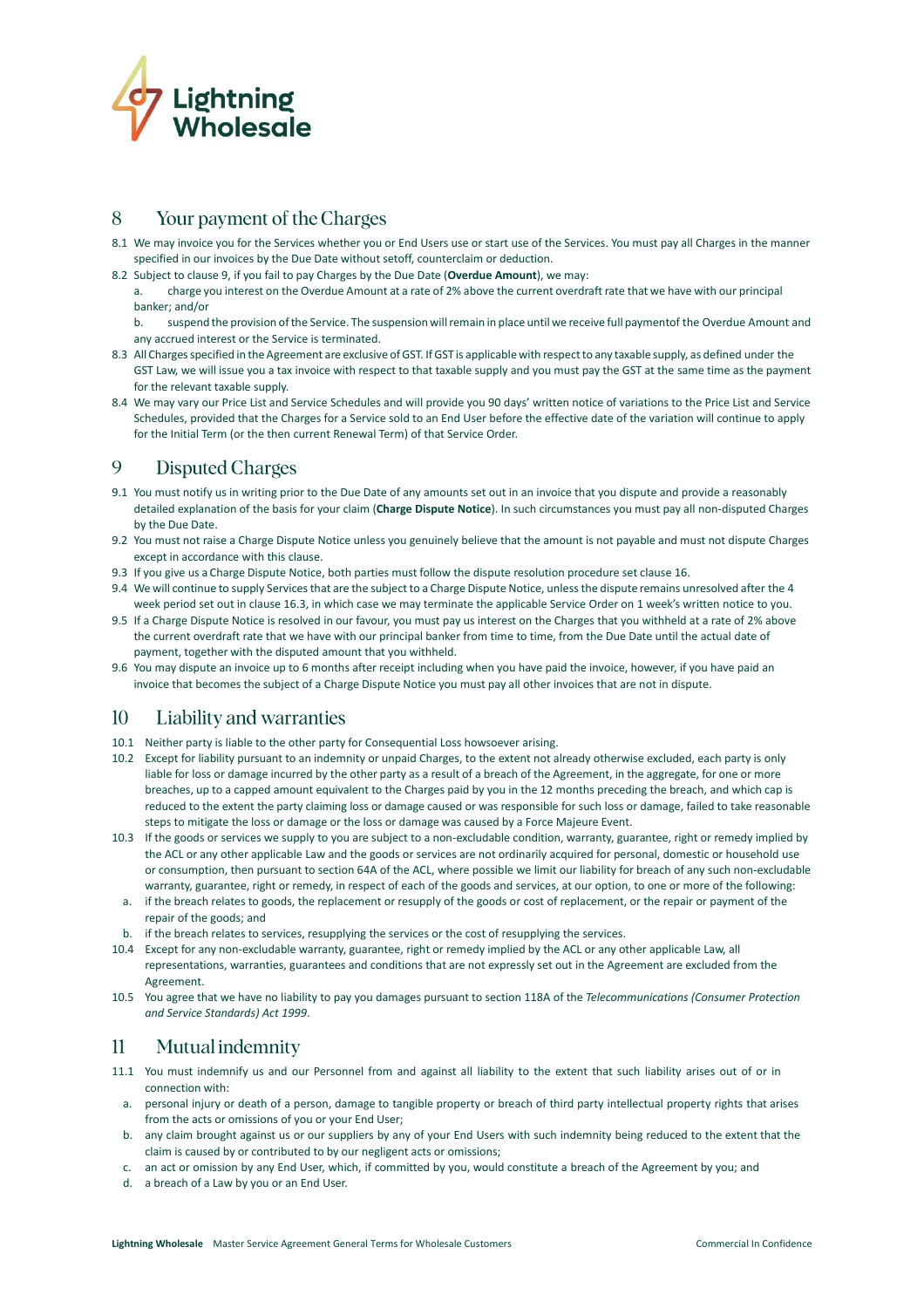

- 11.2We will indemnify you and your Personnel from and against all Liability to the extent that such Liability arises out of or in connection with:
- a. personal injury or death of a person, damage to tangible property or breach of third party intellectual property rights that
- arises from our acts or omissions; and
- b. a breach of a Law by us.
- 11.3 The indemnities in this Agreement are reduced to the extent the other party, their Personnel or suppliers cause or contribute to the liability.
- 11.4 Each party must take all reasonable steps to mitigate any liability that relates to a claim by the other party in connection with this Agreement.

#### $12$ Termination of the Agreement or a Service Order

12.1 We may terminate a Service Order or the Agreement if:

- a. you breach an essential term of the Agreement and the breach is incapable of remedy;
- b. you breach an essential term of the Agreement, the breach is capable ofremedy but you fail to remedy the breach within 7 days of a notice from us;
- c. you suffer an Insolvency Event, except where the termination would be in breach of the *Corporations Act 2001* (Cth) or any other applicable Law;
- d. we reasonably suspect fraud by you, an End User or anyone using a Service;
- e. a Force Majeure Event that prevents us from being able to supply a Service lasts for more than 60 consecutive days; or
- f. we need to do so in order to comply with any applicable Law or direction of a government authority.
- 12.2 You may terminate a Service Order or this Agreement if:
- a. we breach an essential term of the Agreement and the breach is incapable of remedy;
- b. we breach an essential term of the Agreement, the breach is capable of remedy but we fail to remedy the breach within 7 days of a notice from you;
- c. we suffer an Insolvency Event, except where the termination would be in breach of the *Corporations Act 2001* (Cth) or any other applicable Law; and
- d. a Force Majeure Event that prevents us from being able to supply a Service lasts for more than 60 consecutive days.
- 12.3 All Service Orders automatically terminate if the Agreement is terminated.
- 12.4 If a Service Order is terminated or expires:
- a. we will cease to provide you with the relevant Service;
- b. if we supplied you with Our Equipment or Purchased Equipment that has not been fully paid for:
	- i. within 5 days, you must return to us Our Equipment and any Purchased Equipment that has not been fully paid for; or ii. upon providing you with prior notice, at your cost we will arrange collection of Our Equipment and any Purchased Equipment that has not been fully paid for; and
	- iii. if you fail to return or fail to allow and pay for the collection of Our Equipment and any Purchased Equipment that has not been fully for, you will be liable for the full replacement cost of the equipment.
- 12.5 If a Service Order or the Agreement is terminated prior to the expiry of the Initial Term for any reason (other than due to our breach of the Agreement, ourinsolvency, a Force Majeure Event or because we terminate the Agreement to comply with a Law or direction of a government authority), you will pay any amounts(**Early Termination Charges**)that would have been payable by you under the Service Order or Agreement for the remainder of the Initial Term had the Service Order or Agreement not been terminated detailed in the table below or as otherwise detailed in the Service Order. We will send you an invoice for the Early Termination Charges, which you must pay within one month. You agree that Early Termination Charges are not intended to be and are not a penalty or punitive in nature but rather are intended to compensate us for reasonable losses incurred because of early termination of the Service Order or Agreement. You agree that you will not challenge the validity of Early Termination Charges calculated in accordance with this clause.

| <b>Initial Term</b>             | <b>Early Termination Charge</b>                                                                                                                                                                                                                                                                                                                                                                                                                                                                                 |
|---------------------------------|-----------------------------------------------------------------------------------------------------------------------------------------------------------------------------------------------------------------------------------------------------------------------------------------------------------------------------------------------------------------------------------------------------------------------------------------------------------------------------------------------------------------|
| Less than or equal to 12 months | 100% of the amounts that would have been payable for the remainder of the Initial<br><b>Term</b>                                                                                                                                                                                                                                                                                                                                                                                                                |
| More than 12 Months             | If terminated within the first 12 months of the Initial Term, 100% of the amounts<br>that would have been payable for the period from the date of termination to the<br>end of the first 12 months and 50% of the amounts that would have been payable<br>for the remainder of the Initial Term after the end of the first 12 months; or<br>If terminated after the first of the first 12 months of the Initial Term, 50% of the<br>amounts that would have been payable for the remainder of the Initial Term. |

12.6 Termination does not affect any accrued rights of either party.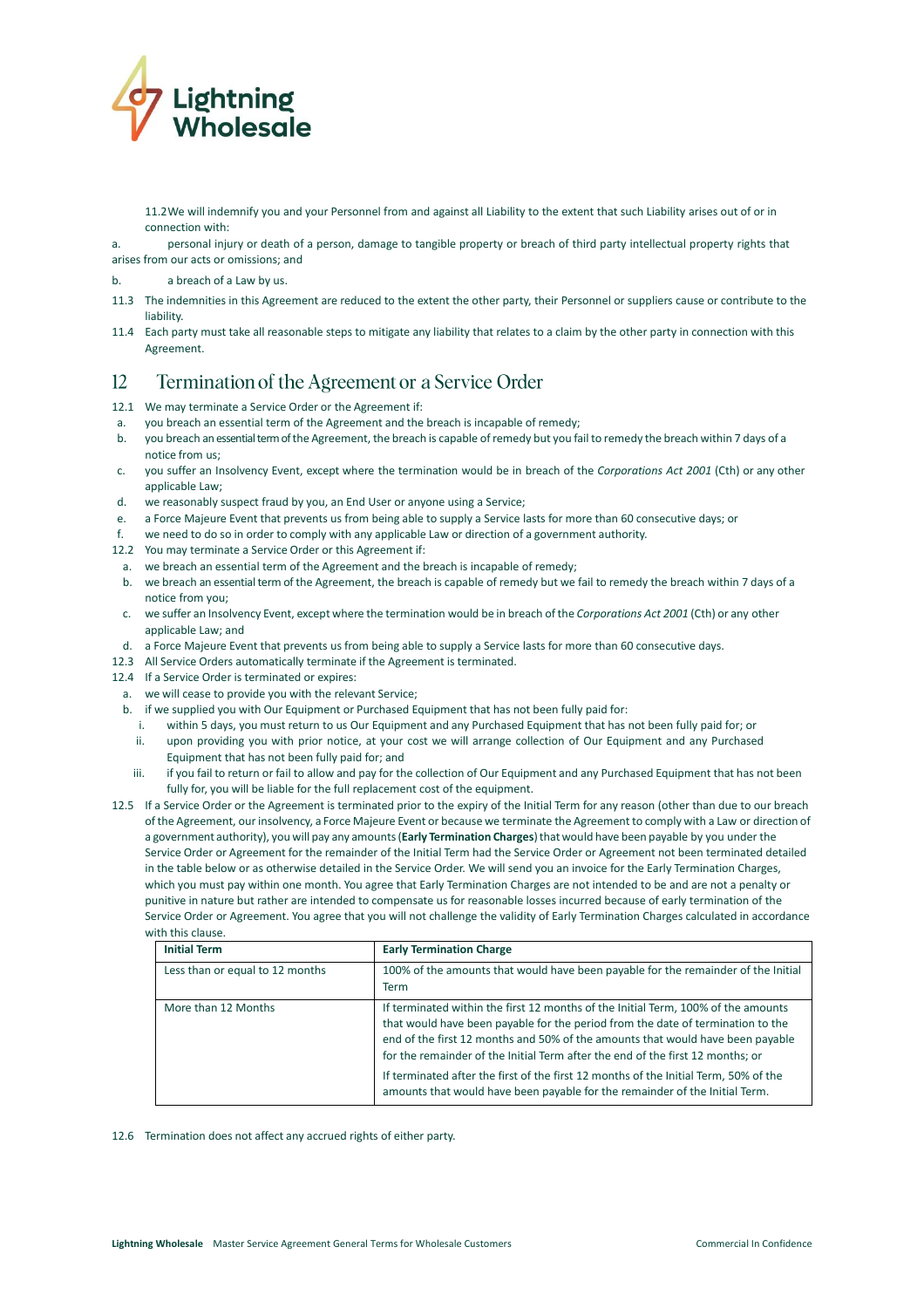

#### 13 Confidentiality and Interception

- 13.1 A Recipient must not disclose to any third party any Confidential Information that it receives from the other party, except to that party's Personnel who are bound by obligations of confidence and who have a need to know such information for the purposes of the Agreement.
- 13.2 The Recipient may disclose the other party's Confidential Information:
- a. if it is required to do so by Law, government authority or court order;
- b. to its accountants, lawyers and professional advisors on a confidential basis.
- 13.3 You agree that we may be required to intercept, monitor, retain and disclose Communications Data, Personal Information and information about Services to comply with Laws and that we may monitor usage of a Service for billing, support and operational purposes.
- 13.4 You agree that we may need to disclose Confidential Information and Personal Information to our third party suppliersto provide the Service and to meet our obligations under the Agreement. You must ensure that your End Users consent to the disclosure of their Personal Information to the extent required to provide the Service and comply with Laws.
- 13.5 Upon termination ofthe Agreement, atthe other party's option the Recipientmustreturn or destroy all Confidential Information ofthe other party exceptthatthe parties are notrequired to delete Confidential Information stored in backup systemsthat cannot be deleted or are required for audit or regulatory purposes, subject to the party continuing to treat the information as confidential.

#### **Intellectual Property Rights** 14

- 14.1 You agree that the Agreement does not transfer or assign any IPR to you and:
- a. we own all IPR in the Services, Materials and in any software underlying the Services;
- b. you must not knowingly take any step to invalidate or prejudice our IPR.
- 14.2 As between you and us, you own all IPR in Communications Data.
- 14.3 You authorise us to publish your logo on our website or other material as an available RSP, to provide a link to your website and take such other reasonable steps as reasonably necessary for us to inform third parties of the availability of your services on our wholesale network.

#### 15 **Notices**

- 15.1 Notices may be delivered by hand, post or email using the addresses set out in the Service Order, or as updated by notice to the other party from time to time.
- 15.2 Notices delivered by hand shall be deemed delivered upon the notice being left at the other party's premises.
- 15.3 Notices delivered by post shall be deemed delivered 5 Business Days after posting if posted within Australia, or 10 Business Days after posting, if posted from another country.
- 15.4 Notices delivered via email shall be deemed delivered upon the sender receiving a read receipt, delivery receipt, reply to the original email, or four hours after the email was sent unless the sender receives an automated message that the email was not delivered or that the recipient is out of office or equivalent.

#### <span id="page-7-0"></span>16 Dispute Resolution

- 16.1 If a dispute relating to the Agreement arises between the parties (**Dispute)**, the parties must attempt to resolve the dispute in accordance with this clause 16. Except as otherwise provided in this clause, a party must follow this clause before commencing court proceedings.
- 16.2 If a party considers a Dispute has arisen, that party must give the other party a notice that sufficiently details the Dispute and how it may be resolved (**Dispute Notice**). Within one week of delivery of a Dispute Notice, the parties must actively engage in efforts to resolve the Dispute. If the Dispute is not resolved within two weeks of delivery of a Dispute Notice, each party must refer resolution of the Dispute to its chief executive officer.
- 16.3 If the Dispute has not been resolved within 4 weeks of delivery of a Dispute Notice, then each party will be entitled to pursue such course of action as it determines appropriate, including commencing court proceedings.
- 16.4 Nothing in this clause limits a party's right to seek urgent interlocutory relief from any court.

#### $17$ General provisions

- 17.1 **Variation of the Agreement**: Except as permitted underthis Agreement, theAgreement or a ServiceOrder may only be varied by written agreement.
- 17.2 **Severability**: If any provision of the Agreement is deemed invalid by a court, the remainder of the Agreement shall continue to operate and remain enforceable.
- 17.3 **Relationship of the parties**: The parties are independent contractors, this Agreement does not create any relationship of partnership, joint venture, or employer and employee.
- 17.4 **Assignment**: (a) Subject to subclauses (b) and (c) neither party may assign, novate or transfer its rights or obligations under the Agreement without the prior written consent of the other party, which will not be unreasonably withheld. (b) You agree that we may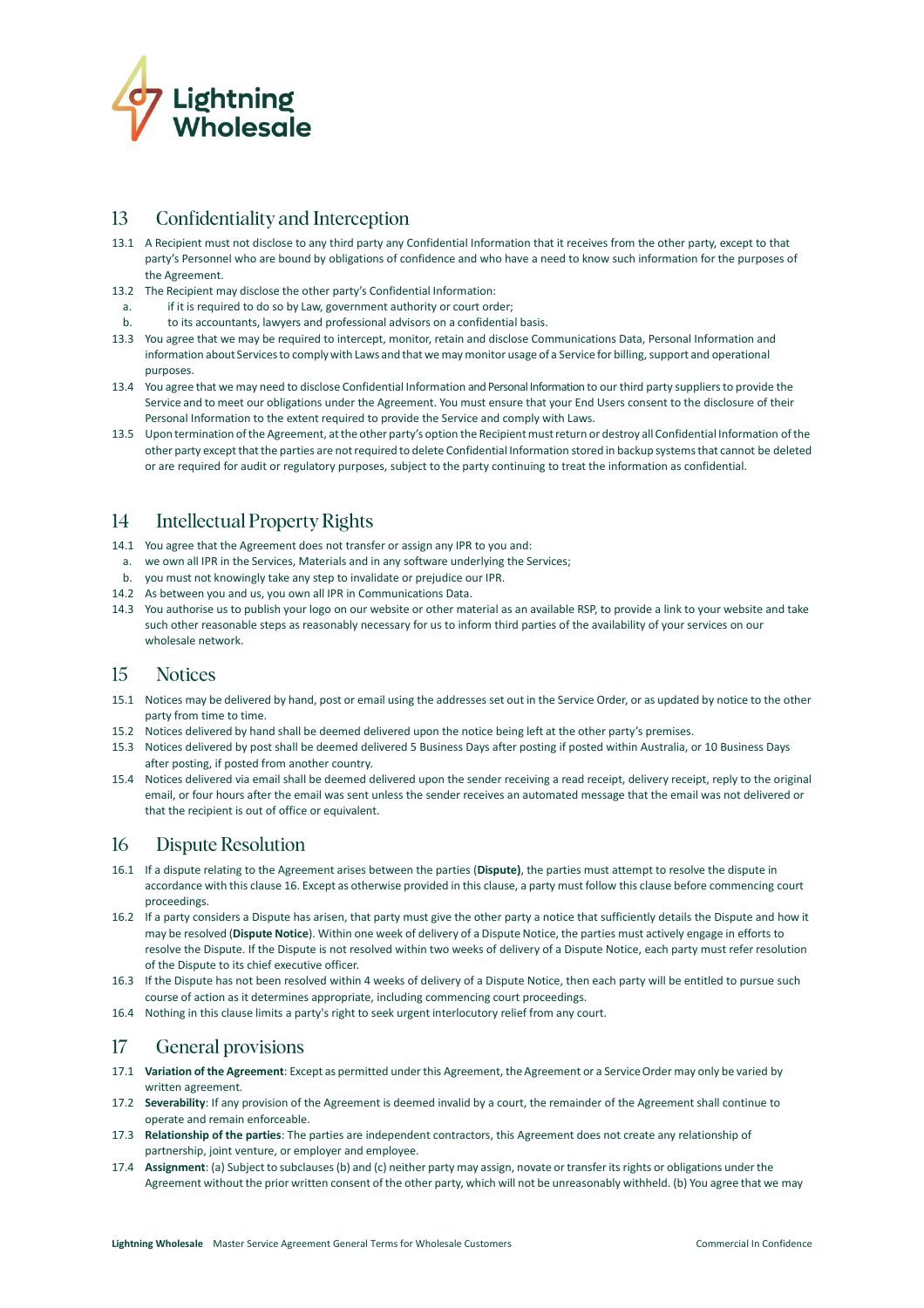

assign, novate or transfer our rights and obligations under the Agreement to our Related Body Corporate or to a purchaser of our business. (c) We may subcontract any of our obligations under the Agreement.

- 17.5 **Jurisdiction**: The Agreement shall be interpreted in accordance with the Laws of Victoria. The parties irrevocably submit to the nonexclusive jurisdiction of the courts of Victoria.
- 17.6 **Counterparts and electronic exchange of Agreement**: The Agreement and Service Orders may be executed in counterparts and exchanged electronically by the parties.
- 17.7 **Survival**: Provisions of the Agreement that by their nature are intended to survive termination or expiry of the Agreement will survive termination or expiry of the Agreement.